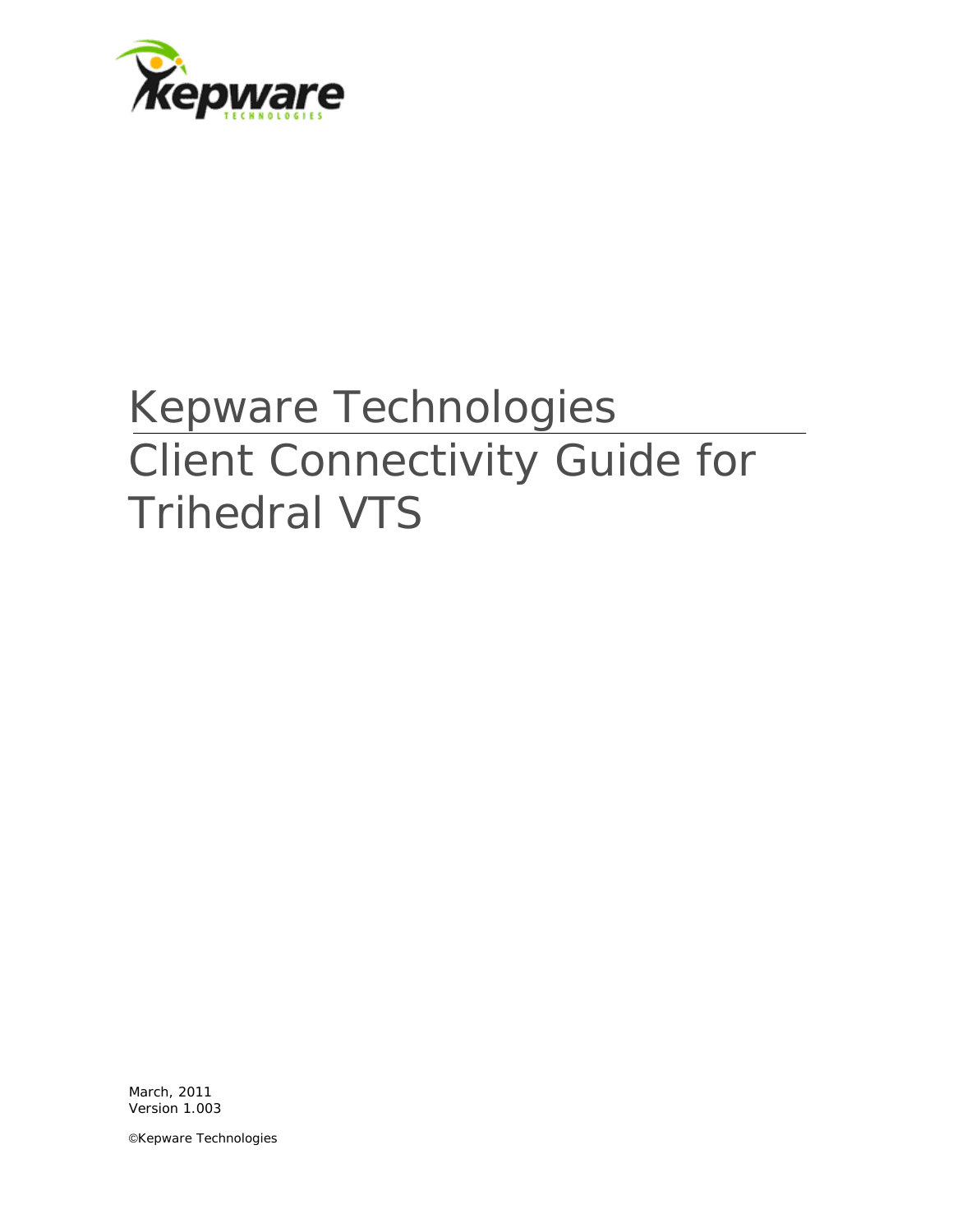## Table of Contents

|                | $1.1 -$ |  |                                                               |  |  |
|----------------|---------|--|---------------------------------------------------------------|--|--|
|                |         |  |                                                               |  |  |
|                | 1.2     |  | Connecting to KEPServerEX Using VTS as a DDE/NetDDE Client  4 |  |  |
|                |         |  |                                                               |  |  |
|                |         |  |                                                               |  |  |
|                |         |  |                                                               |  |  |
| 2 <sub>1</sub> |         |  |                                                               |  |  |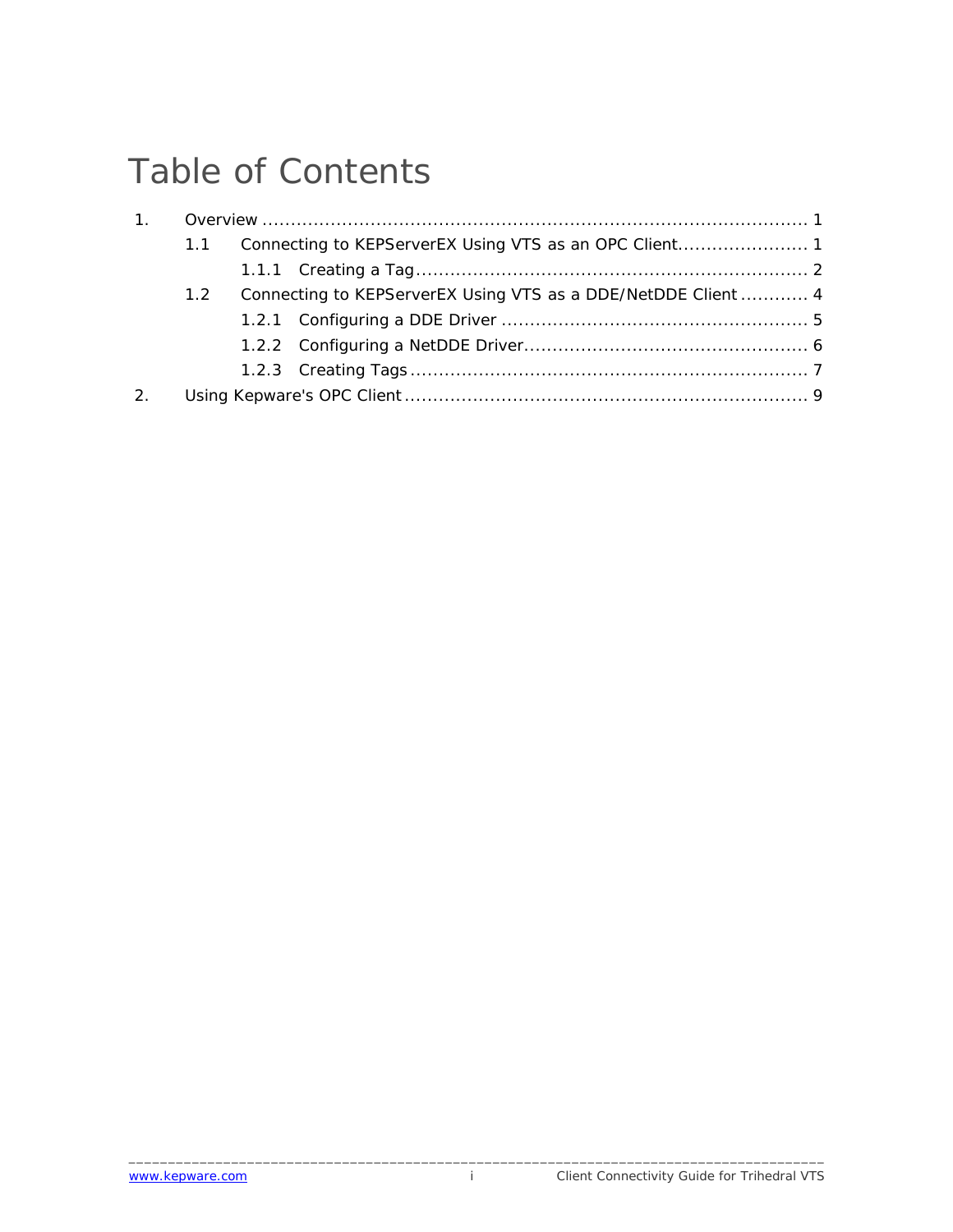### <span id="page-2-0"></span>**1.Overview**

This document intends to discuss how to connect to KEPServerEX from Visual Tag System (VTS) 7.1 as both an OPC client and a DDE or NetDDE client.

- 1.1 Connecting to KEPServerEX Using VTS as an OPC Client
	- 1. To start, open the VTS project and locate the **Overview** window. Then, click **Configure**.
	- 2. Next, click the **Browser** icon. In the **Types** drop-down menu, locate and select **OPC Client Driver**.

|                   | <sup>1</sup> Tag Browser (0 Of 10 Matches)                                                                                                                                                                                                                                                                                                       |  |
|-------------------|--------------------------------------------------------------------------------------------------------------------------------------------------------------------------------------------------------------------------------------------------------------------------------------------------------------------------------------------------|--|
| $\times$<br>Types | Search                                                                                                                                                                                                                                                                                                                                           |  |
| ΔIΙ               | <b>OPC Client Driver</b><br>Allen Bradley Driver<br>Alarm<br>Alarm Priority<br>Analog Input<br>Analog Output<br><b>NJCalculation</b><br><b>DDE</b> Driver<br>Deadband Control<br>Digital Input<br>Digital Output<br>Font Style<br>Function<br>Logger<br>Modem<br>Modicon Drver<br>Notebook<br>Omron Host Link Driver<br><b>OPC Client Driver</b> |  |

- 3. Click **New** to open the **OPC Client Driver Properties**.
- 4. In **Name**, enter a name for the new driver. In this example, "OPC" is used. Then, press **Enter**.

| ID                                                             | OPC |  |
|----------------------------------------------------------------|-----|--|
| Name                                                           |     |  |
| OPC                                                            |     |  |
|                                                                |     |  |
| Area                                                           |     |  |
| temperature                                                    | v   |  |
|                                                                |     |  |
|                                                                |     |  |
|                                                                |     |  |
|                                                                |     |  |
|                                                                |     |  |
| <b>Description</b><br>OPC driver connection<br>Help Search Key |     |  |
|                                                                |     |  |
|                                                                |     |  |

\_\_\_\_\_\_\_\_\_\_\_\_\_\_\_\_\_\_\_\_\_\_\_\_\_\_\_\_\_\_\_\_\_\_\_\_\_\_\_\_\_\_\_\_\_\_\_\_\_\_\_\_\_\_\_\_\_\_\_\_\_\_\_\_\_\_\_\_\_\_\_\_\_\_\_\_\_\_\_\_\_\_\_\_\_\_\_\_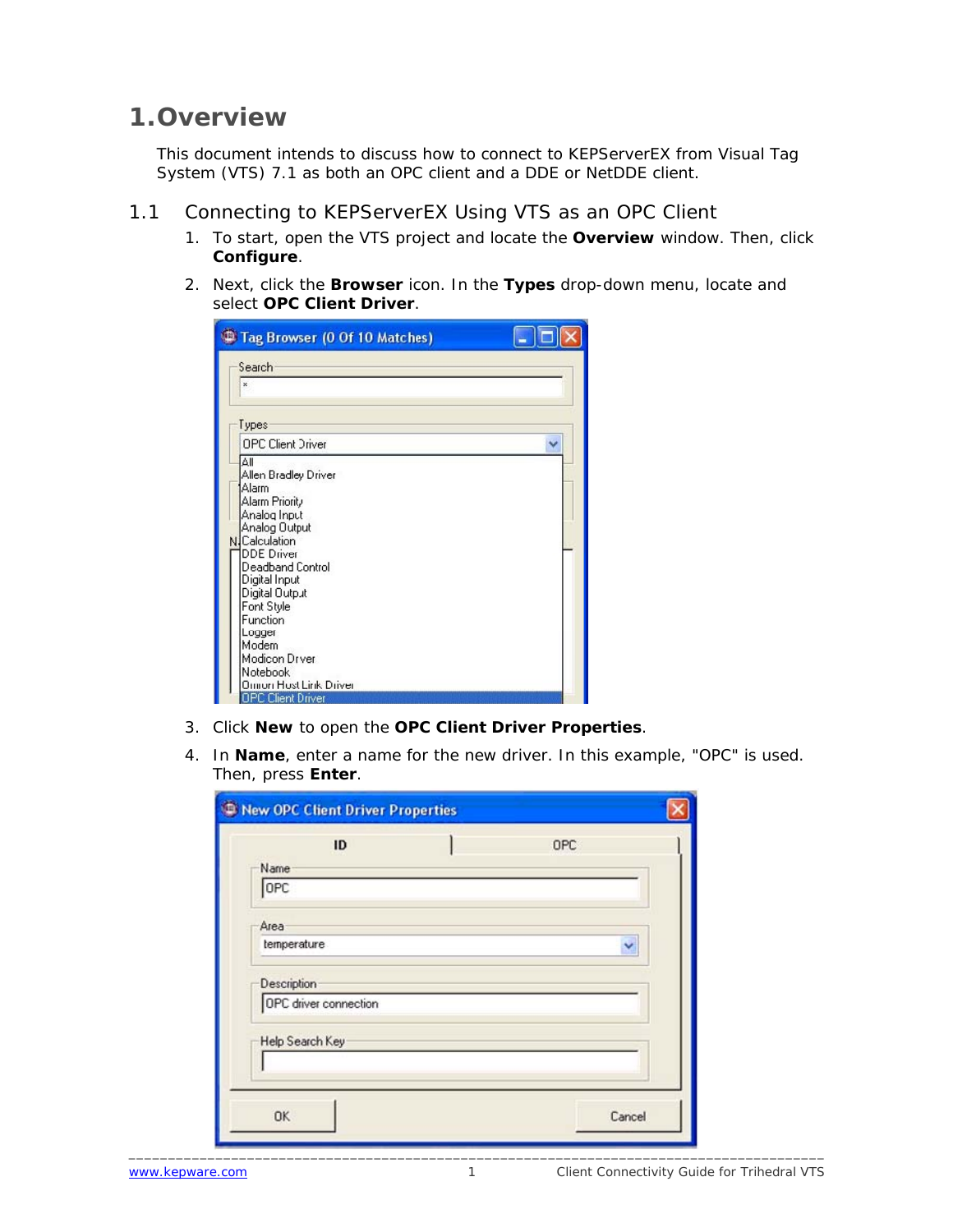**Note:** Pressing **Enter** once text is specified in the text boxes ensures that the information registers with the program.

- <span id="page-3-0"></span>5. In **Area**, enter a unique name that will be easy to identify when creating tags. It also organizes and links tags. In this example, "temperature" is used.
- 6. In **Description**, enter a short description of the driver for organizational purposes. Although this field is optional, it is very useful when browsing connections and tags in the browser window.
- 7. Next, open the **OPC** tab. In **Automation DLL Prog ID**, enter "opc.automation".

|                                   | <b>OPC</b> |
|-----------------------------------|------------|
| Automation DLL Prog ID            |            |
| opc.automation                    |            |
| Server Prog ID                    |            |
| kepware.kepserverex.v4            |            |
|                                   |            |
| <b>Remote Server Node</b>         |            |
|                                   |            |
|                                   |            |
|                                   |            |
| Analog Deadband (% of full scale) | 10<br>÷    |

8. In **Server Prog ID**, enter "Kepware.KEPServerEX.v4".

**Note:** The Server Prog ID is different for Kepserver Enterprise. To find the ID, launch the OPC Quick Client from the server. Then, right-click on the server name at the root of the tree hierarchy and view its properties.

- 9. To connect to a remote server, enter the remote machine name or the IP Address in **Remote Server Node**.
- 10. Once finished, click **OK**.

#### 1.1.1 Creating a Tag

1. To create a tag, click the **Browser** icon. In the **Types** drop-down menu, locate and select **Analog Input**.

| <sup>9</sup> Tag Browser (1 Of 11 Matches)                    |  |
|---------------------------------------------------------------|--|
| Search                                                        |  |
| $\boldsymbol{\mathsf{x}}$                                     |  |
| Types                                                         |  |
| <b>OPC Client Driver</b>                                      |  |
| All<br>Allen Bradley Driver<br>Alarm<br><b>Alarm Pricrity</b> |  |
| Analog Input                                                  |  |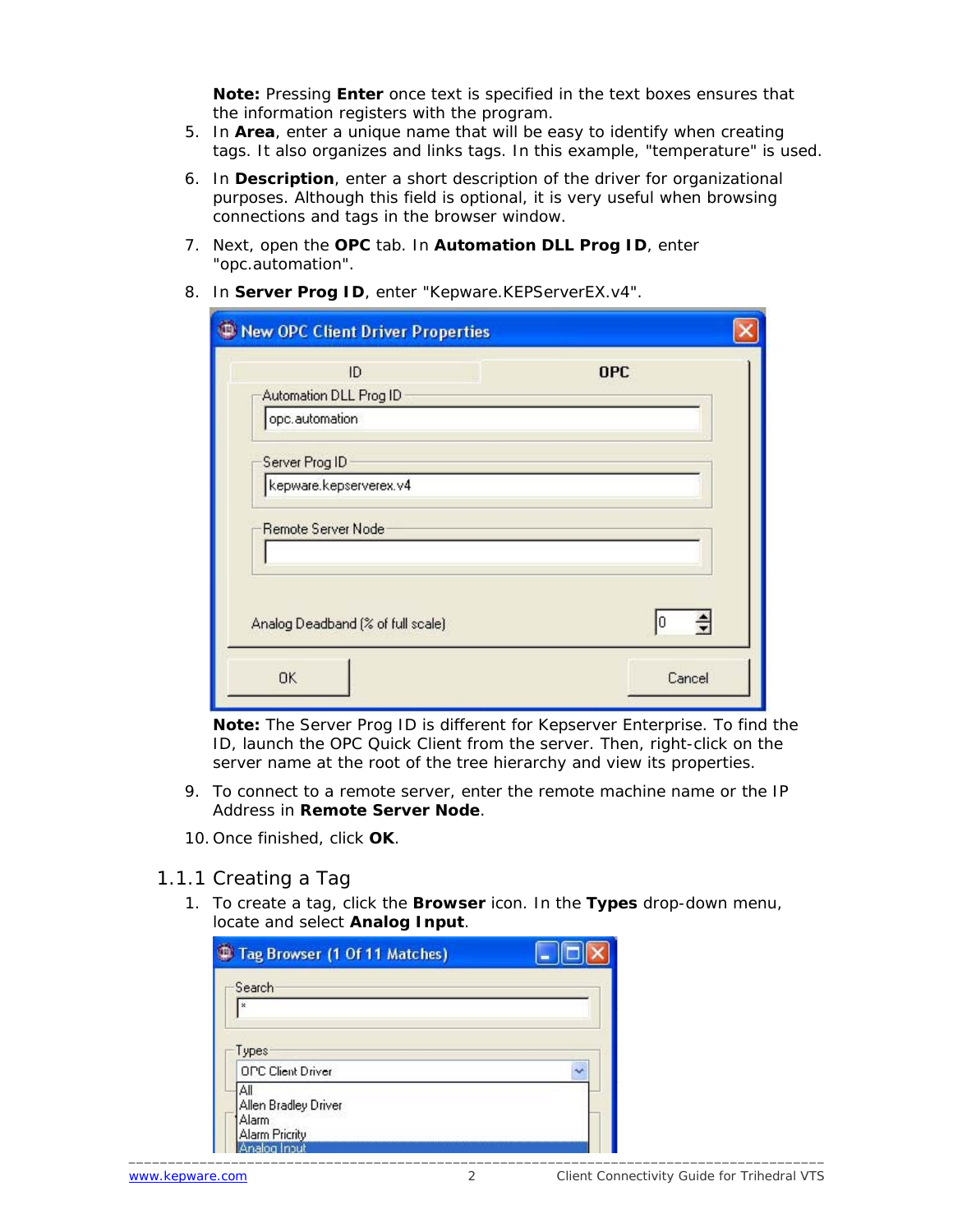2. Then, click **New** to open the **Analog Input Properties**.

| Analog Input (Tag) Properties                                                                               |  |  |  |  |  |  |
|-------------------------------------------------------------------------------------------------------------|--|--|--|--|--|--|
| $\mathbf{10}$<br>Scaling<br>1/0<br>$0$ wner $\vert$<br>Alarm  <br>Script<br>Merit<br>$\mathbf{I}$<br>Logger |  |  |  |  |  |  |
| Name <sup>®</sup><br>Tag                                                                                    |  |  |  |  |  |  |
| Area                                                                                                        |  |  |  |  |  |  |
| temperature<br>v                                                                                            |  |  |  |  |  |  |
| Description<br>Tag connected using OPC                                                                      |  |  |  |  |  |  |
| Help Search Key                                                                                             |  |  |  |  |  |  |
|                                                                                                             |  |  |  |  |  |  |
| OK.<br>Cancel                                                                                               |  |  |  |  |  |  |

- 3. In **Name**, enter a unique name for the tag. In this example, "Tag" is used. Then, press **Enter**.
- 4. In **Area**, select the name that was specified during driver creation. In that example, "temperature" was used. This name links tags to the driver.
- 5. In **Description**, enter a short description of the tag for organizational purposes. Although this field is optional, it is very useful when browsing connections and tags in the browser window.
- 6. Next, open the **I/O** tab. The **I/O Device** parameter should read "No Tag Selected".
- 7. Click the **Browse** icon, and then locate and select the OPC device created earlier. Then, click **Select**.

**Note:** The name should now be visible in **I/O Device**.

| <sup>1</sup> Analog Input (Tag) Properties                          |
|---------------------------------------------------------------------|
| 1/0<br>Scaling<br>Script<br>ID<br>Owner<br>Merit<br>Alarm<br>Logger |
| I/O Device<br>OPC OPC driver connection<br>x                        |
| Scan Interval<br><b>Address</b><br>channel1.device1.ramp1           |
| Manual Data<br><b>Engineering Units</b>                             |
| inches                                                              |
|                                                                     |
| <b>OK</b><br>Cancel                                                 |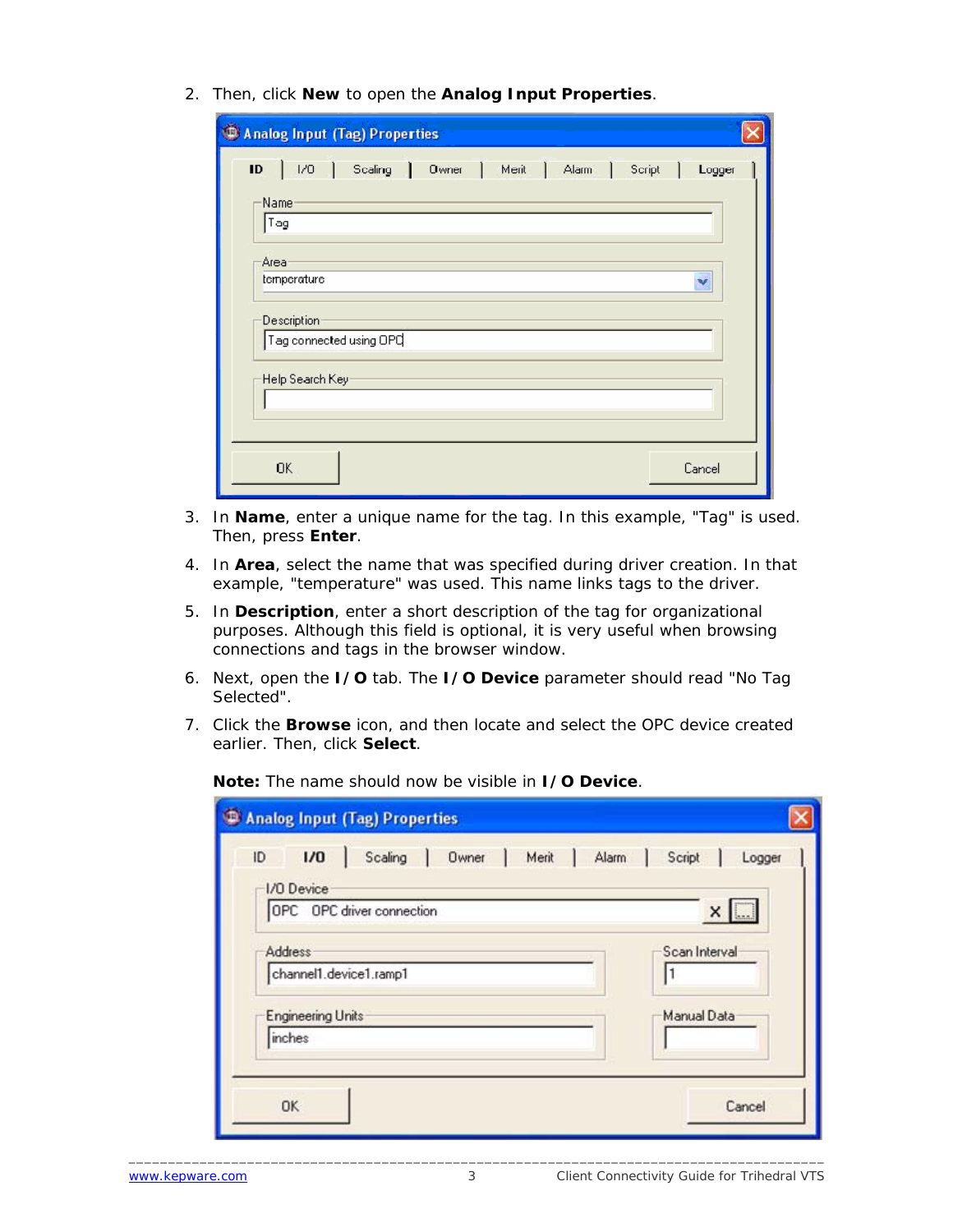<span id="page-5-0"></span>8. In **Address**, enter the address of the tag located in KEPServerEX using the following format: *channelname.devicename.tagname*. In this example, "channel1.device1.ramp1" is used. Another example of an acceptable address is "channelA.simulator.r0001".

**Note:** The remaining **I/O** tab parameters are optional.

9. Next, open the **Scaling** tab.

| Analog Input (Tag) Properties |                                                                                                                                                                       |                |                  |
|-------------------------------|-----------------------------------------------------------------------------------------------------------------------------------------------------------------------|----------------|------------------|
| ID<br>1/0                     | <b>Scaling</b><br>Owner<br>Unscaled Process Data Min<br>O<br>Unscaled Process Data Max:<br>10000<br>Scaled Process Data Min<br>0<br>Scaled Process Data Max-<br>10000 | Merit<br>Alarm | Script<br>Logger |
| 0K                            |                                                                                                                                                                       |                | Cancel           |

- 10. In **Unscaled Process Data Min** and **Unscaled Process Data Max**, enter the raw data values for the server tag. Then, specify any scalar requirements in the remaining parameters, and click **OK**.
- 11. Next, click the **Browser** icon. Select the tag name, and then click **Draw**.
- 12.Select the **Meter 3** object and then specify where it will be placed on the workspace.

| Inche! |
|--------|
|        |
|        |

**Note:** Data should now be visible from the display meter.

- 1.2 Connecting to KEPServerEX Using VTS as a DDE/NetDDE Client
	- 1. To start, open the VTS project and locate the **Overview** window. Then, click **Configure**.
	- 2. Next, click the **Browser** icon. In the **Types** drop-down menu, select **DDE Driver**.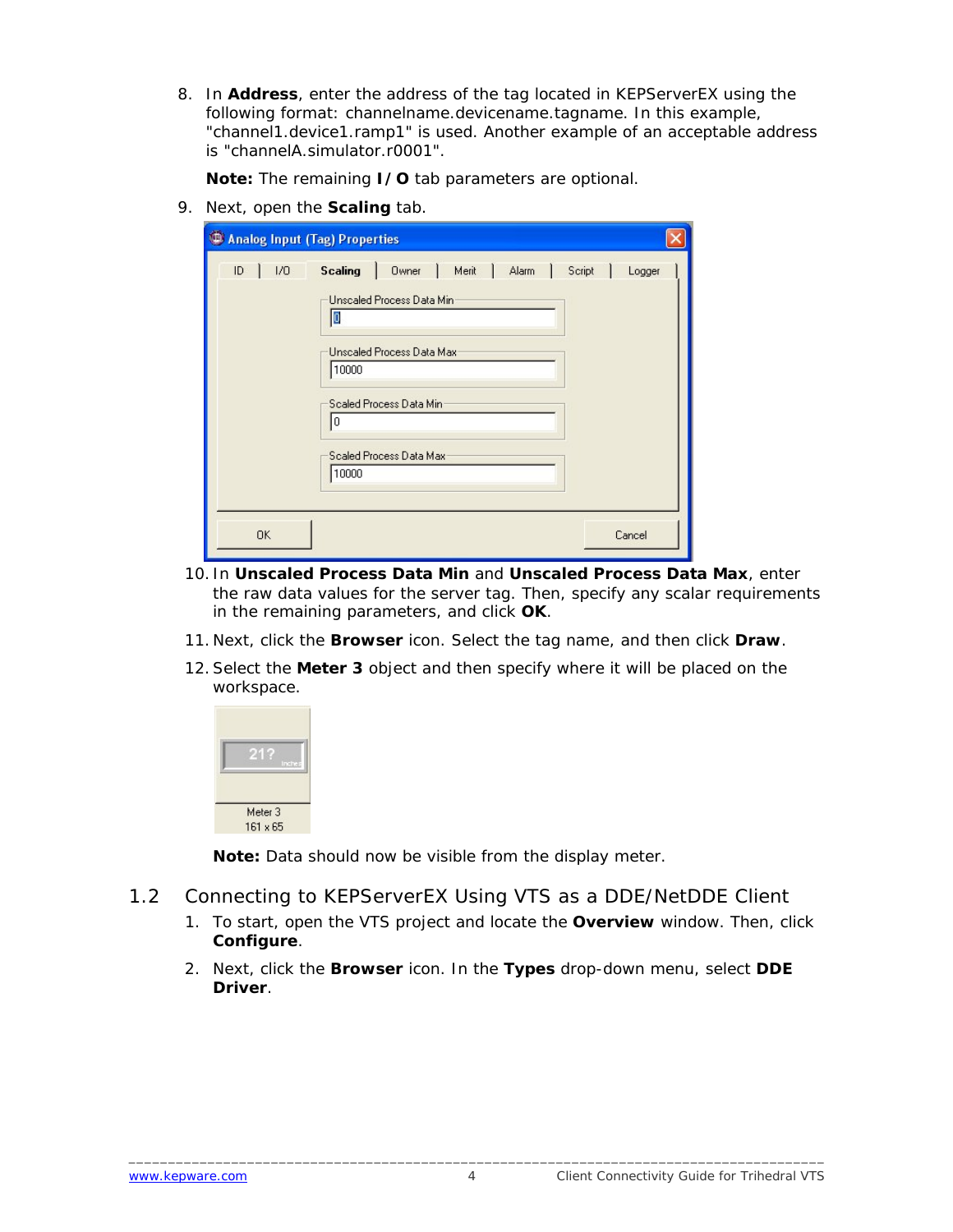<span id="page-6-0"></span>

| Tag Browser (0 Of 8 Matches)             |  |
|------------------------------------------|--|
| Search                                   |  |
| ×                                        |  |
| Types                                    |  |
| <b>DDE</b> Driver                        |  |
| ΑI<br>Allen Bradley Driver               |  |
| Alarm<br>Alarm Priority                  |  |
| Analog Input                             |  |
| Analog Output<br>N. Calculation          |  |
| <b>DDE Driver</b>                        |  |
| <b>Deadband Control</b><br>Digital Input |  |

- 3. Click **New** to open the **DDE Driver Properties**.
- 4. In **Name**, enter a name for the driver. In this example, "DDE" is used. Then, click **Enter**.

**Note:** Pressing **Enter** once text is specified in the text boxes ensures that the information registers with the program.

- 5. In **Area**, enter a unique name that will be easy to identify when creating tags. This name is used to organize and link tags. In this example, "temperature" is used.
- 6. In **Description**, enter a short description of the driver for organizational purposes. Although this field is optional, it is very useful when browsing connections and tags in the browser window.

| New DDE Driver Properties |  |           |  |             |  |  |
|---------------------------|--|-----------|--|-------------|--|--|
| ID                        |  | Local DDE |  | Network DDE |  |  |
| Name                      |  |           |  |             |  |  |
| DDE                       |  |           |  |             |  |  |
| Area                      |  |           |  |             |  |  |
| temperature               |  |           |  | Ÿ           |  |  |
| <b>Description</b>        |  |           |  |             |  |  |
| DDE driver connection     |  |           |  |             |  |  |
| Help Search Key           |  |           |  |             |  |  |
|                           |  |           |  |             |  |  |
|                           |  |           |  |             |  |  |
| 0K                        |  |           |  | Cancel      |  |  |

#### 1.2.1 Configuring a DDE Driver

- 1. In **DDE Client Properties**, open the **Local DDE** tab.
- 2. In **DDE Application Name**, enter KEPServerEX's service name. The default name is "kepdde".

**Note:** To locate the service name, open the server and then click **Tools** | **Options**. Select the **DDE** tab, and then locate the **Service Name** parameter.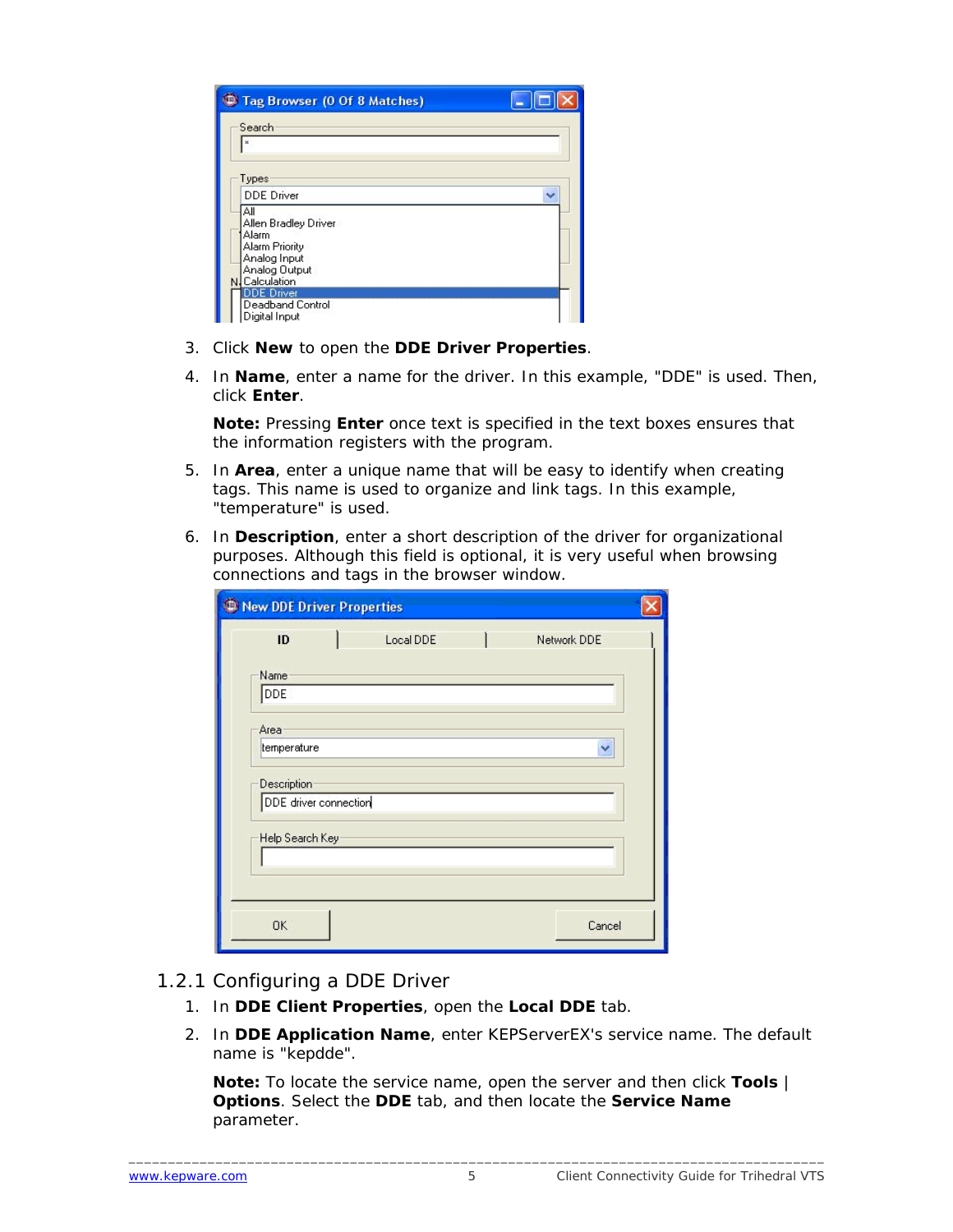<span id="page-7-0"></span>3. In **DDE Topic Name**, enter "\_ddedata".

| New DDE Driver Properties   |                  |             |  |  |  |
|-----------------------------|------------------|-------------|--|--|--|
| ID                          | <b>Local DDE</b> | Network DDE |  |  |  |
| <b>DDE Application Name</b> |                  |             |  |  |  |
| kepdde                      |                  |             |  |  |  |
| DDE Topic Name              |                  |             |  |  |  |
| _ddedata                    |                  |             |  |  |  |
|                             |                  |             |  |  |  |
|                             |                  |             |  |  |  |
|                             |                  |             |  |  |  |
|                             |                  |             |  |  |  |
|                             |                  |             |  |  |  |
| <b>OK</b>                   |                  | Cancel      |  |  |  |

4. Once finished, click **OK**.

#### 1.2.2 Configuring a NetDDE Driver

- 1. In **DDE Client Properties**, open the **Network DDE** tab.
- 2. In **DDE Computer Name**, enter the name of the machine running the remote server.

**Note:** Only use the computer name for this type of connection. IP addresses are not supported.

3. In **DDE Share Name**, enter "\_ddedata\$".

| New DDE Driver Properties |                   |           |                    |
|---------------------------|-------------------|-----------|--------------------|
| ID                        |                   | Local DDE | <b>Network DDE</b> |
|                           | DDE Computer Name |           |                    |
| jason_nt                  |                   |           |                    |
| <b>DDE Share Name</b>     |                   |           |                    |
| _ddedata\$                |                   |           |                    |
|                           |                   |           |                    |
|                           |                   |           |                    |
|                           |                   |           |                    |
|                           |                   |           |                    |
|                           |                   |           |                    |
| <b>OK</b>                 |                   |           | Cancel             |

4. Once finished, click **OK**.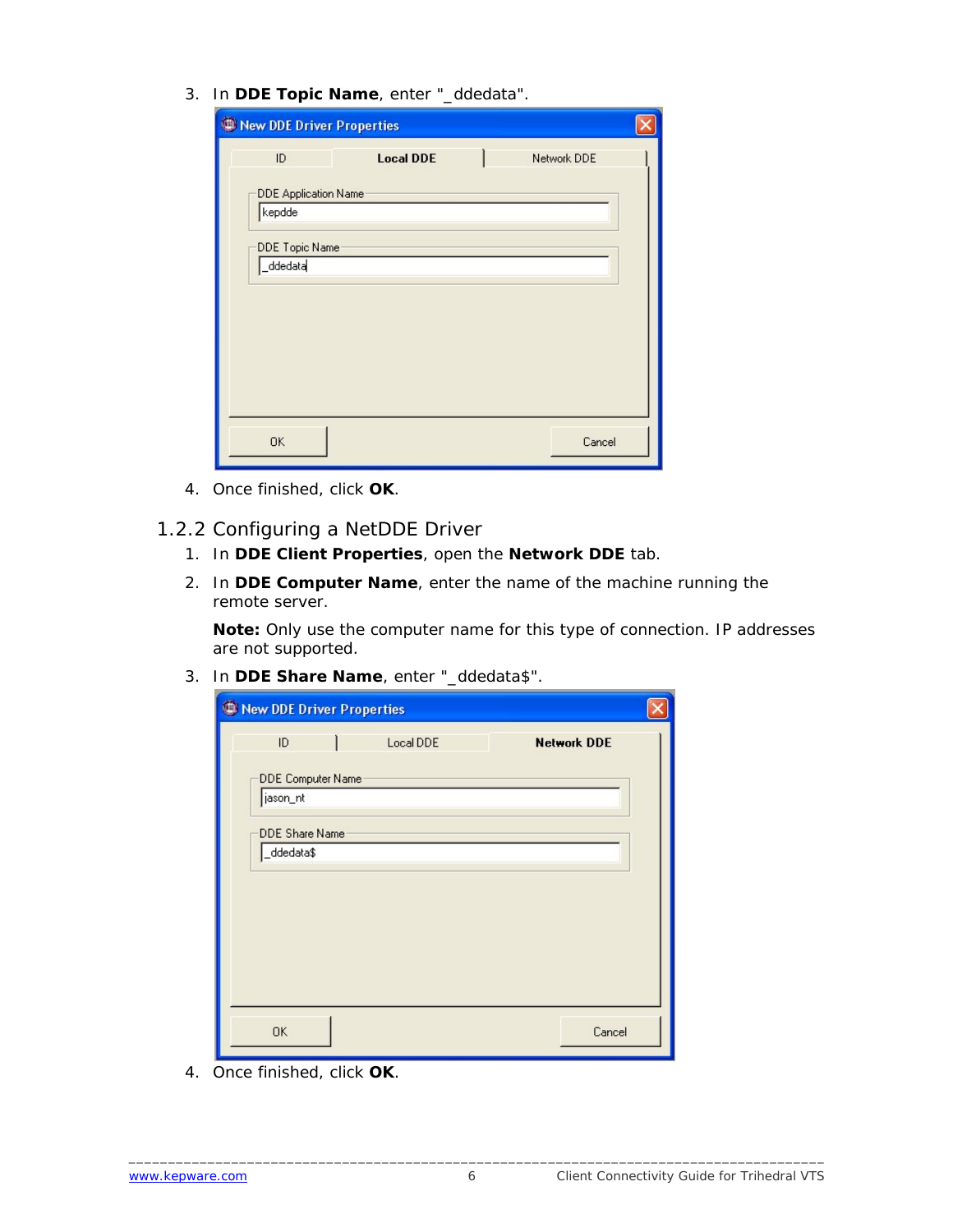#### <span id="page-8-0"></span>1.2.3 Creating Tags

1. To create a tag, click the **Browser** icon. In the **Types** drop-down menu, locate and select **Analog Input**.

| Tag Browser (1 Of 11 Matches)                                                 |  |
|-------------------------------------------------------------------------------|--|
| Search                                                                        |  |
| $\boldsymbol{\mathsf{x}}$                                                     |  |
| Types                                                                         |  |
| <b>OPC Client Driver</b>                                                      |  |
| Αll<br>Allen Bradley Driver<br>Alarm<br><b>Alarm Priority</b><br>Analog Input |  |

- 2. Next, click **New** to open the **Analog Input Properties**.
- 3. In **Name**, enter a unique name for the tag. In this example, "Tag" is used. Then, press **Enter**.
- 4. In **Area**, select the name that was entered during driver creation. In that example, "temperature" was used. This name links tags to the driver.
- 5. In **Description**, enter a short description of the tag for organizational purposes. Although this field is optional, it is very useful when browsing connections and tags in the browser window.

| New Analog Input Properties                                         |
|---------------------------------------------------------------------|
| ID<br>Scaling<br>Owner<br>1/0<br>Merit<br>Alarm<br>Script<br>Logger |
| Name                                                                |
| Tag                                                                 |
| Area                                                                |
| temperature<br>Ÿ                                                    |
| <b>Description</b>                                                  |
| Tag connected using DDE                                             |
| Help Search Key                                                     |
|                                                                     |
|                                                                     |
| <b>OK</b><br>Cancel                                                 |

- 6. Next, open the **I/O** tab. The **I/O Device** parameter should read "No Tag Selected".
- 7. Click the **Browse** icon, and then locate and select the DDE or NetDDE device created earlier. Then, click **Select**.

**Note:** The name should now be visible in **I/O Device**.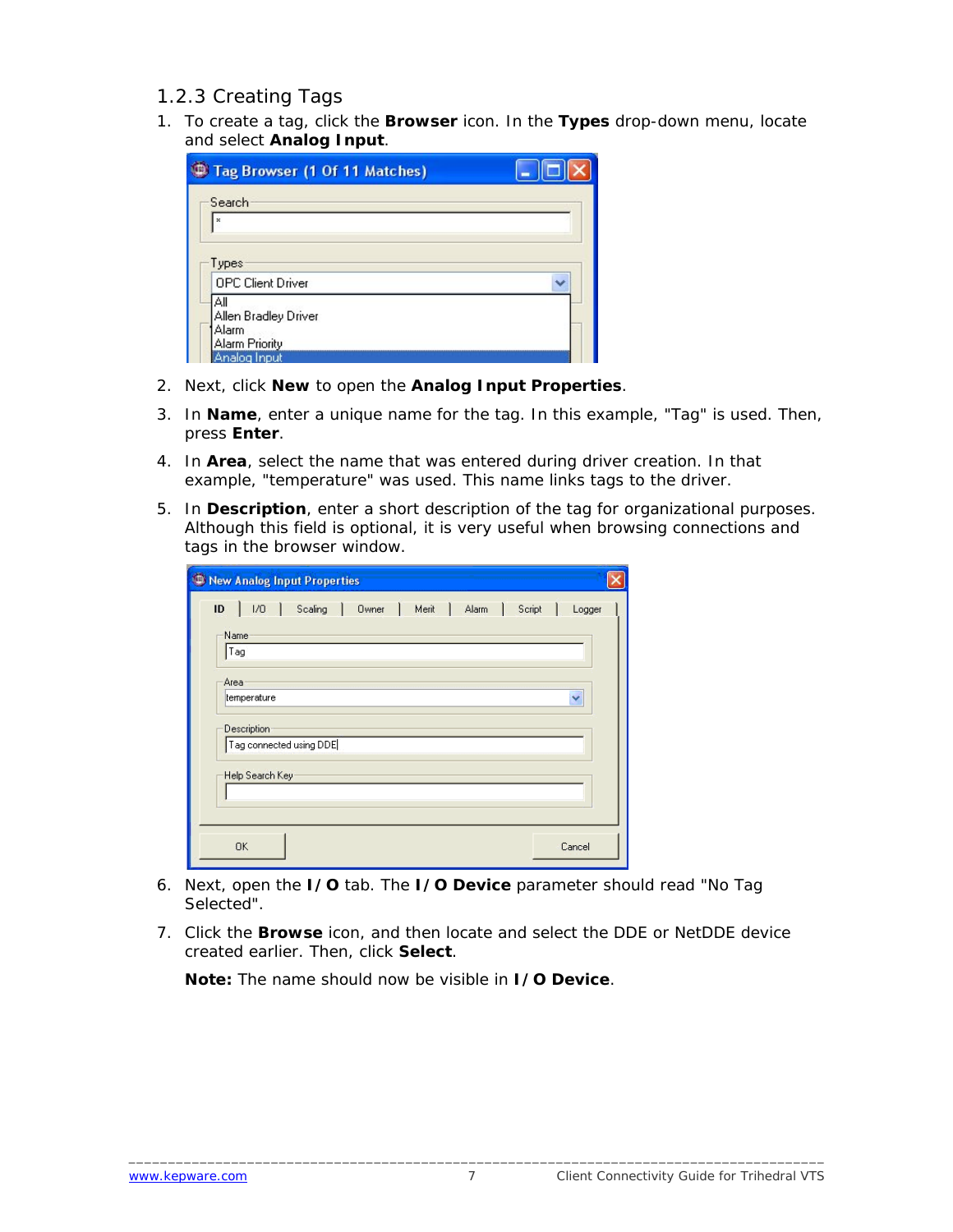| New Analog Input Properties                      |                  |
|--------------------------------------------------|------------------|
| 1/0<br>ID.<br>Scaling<br>Owner<br>Merit<br>Alarm | Script<br>Logger |
| I/O Device                                       |                  |
| DDE DDE driver connection                        | $\times$         |
| <b>Address</b>                                   | Scan Interval    |
| channel1.device1.ramp1                           |                  |
| <b>Engineering Units</b>                         | Manual Data      |
| inches                                           |                  |
|                                                  |                  |
|                                                  |                  |
| <b>OK</b>                                        | Cancel           |
|                                                  |                  |

8. In **Address**, enter the address of the tag located in KEPServerEX using the following format: *channelname.devicename.tagname*. In this example, "channel1.device1.ramp1" is used. Another example of an acceptable address is "channelA.simulator.r0001".

**Note:** The remaining **I/O** tab parameters are optional.

9. Next, open the **Scaling** tab.

| New Analog Input Properties |                                                                                                                                                                                                             |  |
|-----------------------------|-------------------------------------------------------------------------------------------------------------------------------------------------------------------------------------------------------------|--|
| 1/0<br>ID                   | <b>Scaling</b><br>Owner<br>Merit<br>Script<br>Alarm<br>Logger<br>Unscaled Process Data Min-<br>I٥<br>Unscaled Process Data Max:<br>10000<br>Scaled Process Data Min<br>10<br>Scaled Process Data Max<br>100 |  |
| 0K                          | Cancel                                                                                                                                                                                                      |  |

- 10. In **Unscaled Process Data Min** and **Unscaled Process Data Max**, enter the raw data values for the server tag. Then, specify any scalar requirements in the remaining parameters, and click **OK**.
- 11. Next, click the **Browser** icon. Select the tag name, and then click **Draw**.
- 12.Select the **Meter 3** object and then specify where it will be placed on the workspace.